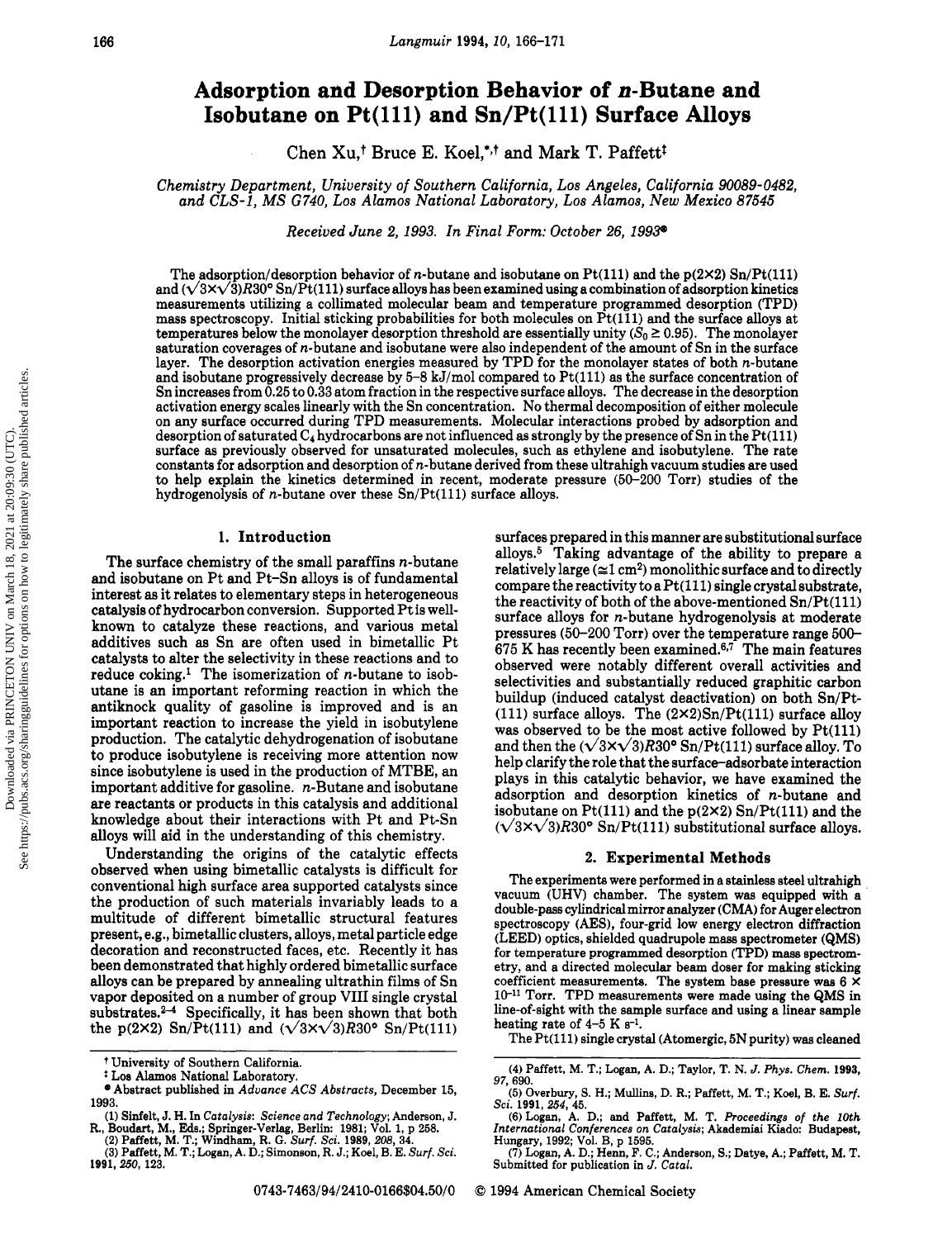Adsorption of Butane on Pt and Sn/Pt Langmuir, Vol. 10, No. 1, 1994 167



**Figure 1.** Structures for the p(2×2) and  $(\sqrt{3}x\sqrt{3})R30^{\circ}$  Sn/ Pt(lll) surface alloys.

using the procedure found in ref 8. The  $Pt(111)$  crystal  $(10 \text{ mm})$ diameter, <sup>1</sup> mm thick) was suspended between two 20-mil Ta wires and could be cooled down to <sup>95</sup> K using liquid nitrogen or resistively heated to 1200 K. The temperature was measured by <sup>a</sup> chromel-alumel thermocouple spot-welded to the side of the crystal.

n-Butane (Matheson, 99.9%) and isobutane (Matheson, 99.9%) were used as received. Gas exposures were made using leak valves connected to collimated microcapillary array dosers and are given in units of langmuirs (1 langmuir =  $10^{-6}$  Torr s) uncorrected for doser enhancement factor and ion gauge sensitivity. Adsorbate coverages in this paper are referenced to the Pt(111) surface atom density, i.e.,  $\theta = 1.0$  corresponds to 1.505  $\times$  10<sup>15</sup> atoms cm<sup>-2</sup>.

n-Butane and isobutane absolute sticking coefficients were measured directly using the simple beam reflection method of King and Wells.<sup>9</sup> Our application of this method has been described previously.<sup>10,11</sup> The hydrocarbon coverages,  $\theta_{HC}$ , were calibrated with the following equation

$$
\theta_{\rm HC} = \frac{P_{\rm HC}}{P_{\rm CO}} \left(\frac{M_{\rm CO}}{M_{\rm HC}}\right)^{1/2} \frac{\int S_{\rm HC} dt}{\int S_{\rm CO} dt} \theta_{\rm CO}
$$
 (1)

using the saturation coverage of CO,  $\theta_{\text{CO}} = 0.5$ , on clean Pt(111) at 300 K.12

The  $p(2\times2)Sn/Pt(111)$  and  $(\sqrt{3\times}\sqrt{3})R30^{\circ}Sn/Pt(111)$  surface alloys were prepared by evaporating  $Sn$  on the clean  $Pt(111)$ surface and subsequently annealing the substrate to <sup>1000</sup> K for <sup>10</sup> s. Depending on the initial Sn coverage, the annealed surface exhibited either a p(2×2) or  $(\sqrt{3}x\sqrt{3})R30^{\circ}$  LEED pattern as previously reported.<sup>2,5</sup> These LEED patterns are due to substitutional surface alloys corresponding to the (111) face of Pts-Sn and an ordered hexagonal face of composition of  $Pt<sub>2</sub>Sn$  as shown in Figure 1. Angle-dependent low energy ion scattering spectroscopy (LEISS) measurements made using 500-1000 eV Li<sup>+</sup> ions have demonstrated that substitutional surface alloys are produced with the Sn atoms nearly coplanar with the Pt surface atoms (0.22 Á outward bucking of the Sn atoms from the surface plane).<sup>5</sup> For brevity throughout this paper, we will refer to the p(2×2)Sn/Pt(111) and  $(\sqrt{3x}\sqrt{3})R30^{\circ}$  Sn/Pt(111) surface alloys as the (2×2) and  $\sqrt{3}$  alloy surfaces, respectively.



Figure 2. Butane TPD spectra after n-butane exposures on the Pt(111) surface,  $(2 \times 2)$ Sn/Pt(111) surface alloy, and  $(\sqrt{3} \times \sqrt{3})$ - $R30^{\circ}$  Sn/Pt(111) surface alloy. The multilayer desorption peak from the Pt(lll) surface at the highest exposure has been artificially cut-off at <sup>a</sup> small intensity. Exposures from bottom to top were 0.1, 0.4, and <sup>2</sup> langmuirs.

#### 3. Results

3.1. Desorption Energetics Using TPD. A series of TPD spectra of  $n$ -butane desorption from  $Pt(111)$  and the (2×2) and  $\sqrt{3}$  alloys are shown in Figure 2. All n-butane exposures were given at surface temperatures of 95-110 K and are listed in the figure caption. At low exposures, <sup>a</sup> rather broad monolayer desorption state of  $n$ -butane/Pt(111) is observed with a desorption peak temperature of <sup>179</sup> K which is relatively invariant with increasing coverage. Alloying Pt with Sn lowers the desorption temperature for the n-butane monolayer to 160 and 153 K for the (2×2) and the  $\sqrt{3}$  alloy surfaces, respectively. The TPD peak maxima for these surfaces are also independent of n-butane coverage. Analysis of these desorption peak maxima leads to desorption activation energies of 45, 40, and 38 kJ/mol, respectively, assuming a preexponential factor of  $1 \times 10^{13}$  s<sup>-1</sup> and firstorder desorption kinetics.13 A multilayer or condensed phase can be formed at these low temperatures for larger exposures, and the multilayer desorption peak temperature of 112 K for n-butane sublimation from all three surfaces is essentially the same for nearly identical exposures. Assuming a preexponential factor of  $1 \times 10^{28}$  s<sup>-1</sup> cm<sup>-2</sup> for <sup>a</sup> zero-order desorption process, the desorption temperature at <sup>a</sup> n-butane coverage of approximately two layers corresponds to <sup>a</sup> desorption activation energy of 27 kJ/ mol for the n-butane multilayer phase. An approximate calculation of the heat of sublimation for n-butane at this  $temperature from bulk properties<sup>14</sup> assuming a constant$ heat capacity gives <sup>a</sup> similar value of 33 kJ/mol.

Hydrogen evolution from n-butane dehydrogenation monitored after dosing sufficient n-butane to saturate the monolayer phase was monitored by the  $H_2$  TPD traces provided in Figure 3. For comparison, an  $H_2$  TPD curve following <sup>a</sup> saturation coverage of adsorbed hydrogen produced by  $H_2$  exposure on  $Pt(111)$  is also shown. On all three surfaces,  $H_2$  desorption following *n*-butane exposure is negligible. Estimates of the maximum amount of decomposition using these  $H_2$  TPD peak areas yield values of decomposition less than  $1\%$ , which should be attributed probably to contributions from defects (and residual H<sub>2</sub> coadsorption for Pt(lll)). Consistent with these TPD

<sup>(8)</sup> Paffett, M. T.; Campbell, C. T.; Taylor, T. N.; Srinivasan, S. Surf. Sci. 1985,154, 284.

<sup>(9)</sup> King, D. A.; Wells, M. G. Surf. Sci. 1972,29, 454.

<sup>(10)</sup> Jiang, L. Q.; Koel, B. E.; Falconer, J. L. Surf. Sci. 1992, 273, 273.<br>(11) Jiang, L. Q.; Koel, B. E. J. Phys. Chem. 1992, 96, 8694.

<sup>(12)</sup> Norton, P. R.; Davies, J. A.; Jackman, T. E. Surf. Sci. 1982,122, L593.

<sup>(13)</sup> Redhead, P. Vacuum 1962,12, 203.

<sup>(14)</sup> Physical Constants of Hydrocarbons  $C<sub>1</sub>$  to  $C<sub>10</sub>$ ; ASTM Data Series; Publication DS4A; ASTM: Philadelphia, PA, 1971.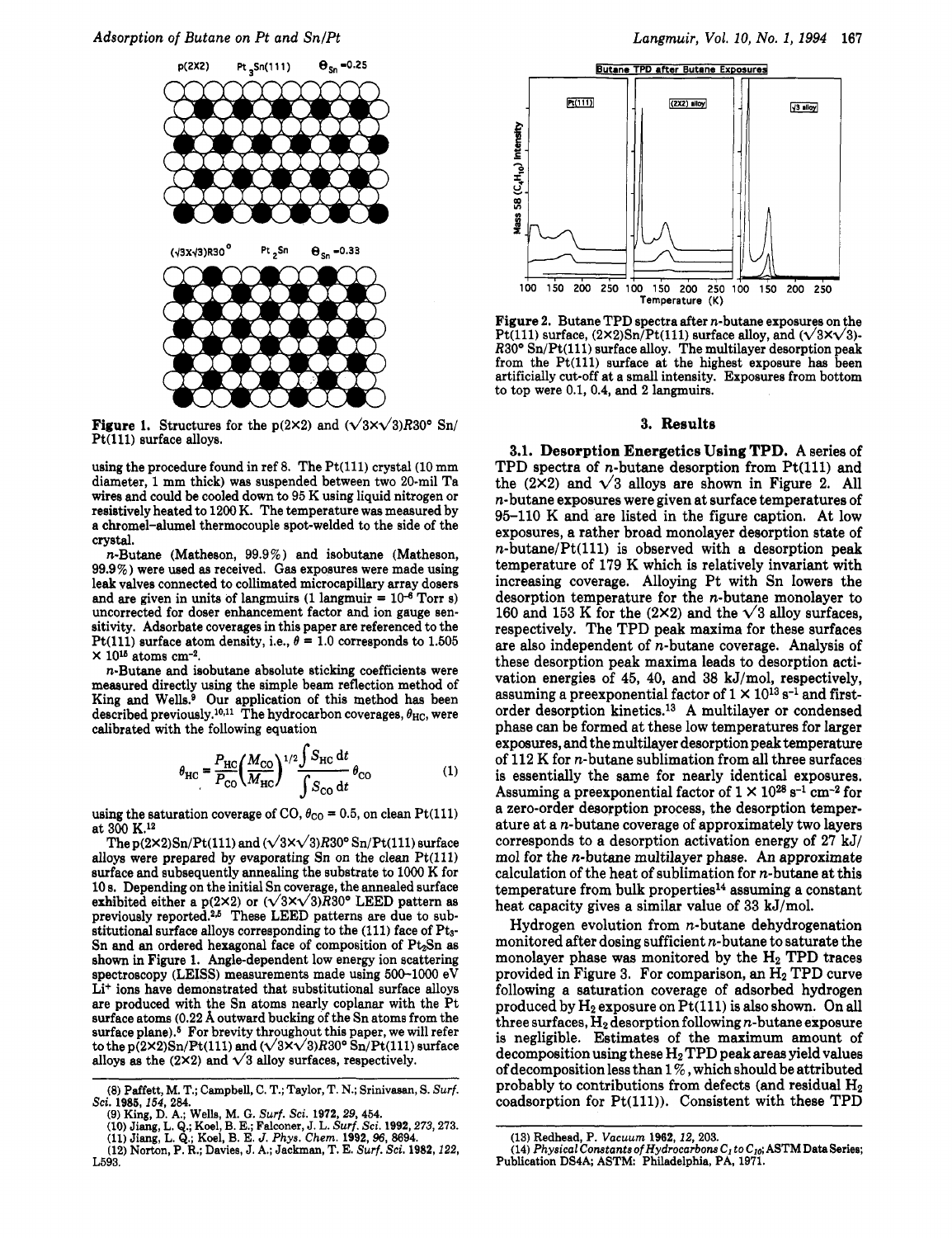

**Figure 3.** H<sub>2</sub> TPD spectra after (a) saturation exposure of  $H_2$ on Pt(111) at 110 K to give  $\theta_H \approx 0.8$ , (b-d) large *n*-butane exposures on the  $\sqrt{3}$  alloy, (2X2) alloy, and Pt(111) surface at 110 K, respectively, and  $(e-g)$  large isobutane exposures on the  $\sqrt{3}$  alloy,  $(2\times2)$  alloy, and Pt(111) surface at 110 K, respectively.



Figure 4. Isobutane TPD spectra after isobutane exposures on the Pt(111) surface,  $p(2 \times 2)$ Sn/Pt(111) surface alloy, and the  $(\sqrt{3}x\sqrt{3})R30^{\circ}\operatorname{Sn}/\operatorname{Pt}(111)$  surface alloy. Exposures from bottom to top were 0.1, 0.4, and <sup>2</sup> langmuirs.

results, no carbon was detected by AES following each TPD cycle.

In Figure 4, <sup>a</sup> series of TPD spectra are shown for isobutane desorption following isobutane dosing on Pt- (111) and the (2×2) and  $\sqrt{3}$  alloys at 95-110 K that are analogous to those in Figure 2. The desorption peak maximum for the monolayer of isobutane on Pt(111) occurs at <sup>179</sup> K with only <sup>a</sup> limited effect of changing coverage. However, the broadening to lower temperatures near monolayer saturation is more clearly seen in this case, indicating substantial destabilizing effects near saturation coverage in the monolayer. As seen previously for  $n$ -butane, the isobutane monolayer desorption peak temperature progressively decreases as the surface concentration of Sn increases from 0.25 to 0.33 monolayer in the  $(2\times2)$ and  $\sqrt{3}$  alloys. This peak maximum is observed at 152 and 145 K for the (2×2) and  $\sqrt{3}$  alloy, respectively. No noticeable influence of isobutane coverage was observed in the monolayer TPD peak temperatures. These desorption peak maxima translate into activation energies of



1791 Pt(111) 240 120 160 200 240 120 160 200 Temperature (K) Temperature (K) Figure 5. Comparison of n-butane and isobutane TPD spectra for monolayer coverages on Pt(111), the  $p(2\times2)$  surface alloy,

45, 38, and 36 kJ/mol assuming a preexponential of  $1 \times$ <sup>1013</sup> s-1 and <sup>a</sup> first-order desorption rate process. The isobutane multilayer desorption peak was observed at 105 K on all three surfaces for equivalent exposures. This peak corresponds to an activation energy of about 26 kJ/ mol, making the same assumptions stated for  $n$ -butane above.

and the  $(\sqrt{3}x\sqrt{3})R30^{\circ}$  Sn/Pt(111) surface alloy.

 $(2X2)$  allow

Intensity

ន្ល

Mass

Consistent with the n-butane interactions described above, the adsorption/desorption behavior of isobutane was observed to be entirely reversible with no evidence of decomposition arising from these limited exposures. In Figure 3,  $H_2$  TPD spectra following isobutane exposures that produce monolayer coverage are shown. An upper limit for the amount of isobutane decomposition to hydrogen and adsorbed carbon is less than 1% of the adsorbed monolayer on any of the three substrates.

In Figure <sup>5</sup> <sup>a</sup> comparison of the desorption traces for monolayer coverages of n-butane and isobutane on Pt- (111) and the (2 $\times$ 2) and  $\times$ 3 alloys shows clearly the influence of surface Sn in reducing the desorption activation energies to progressively lower values as the surface concentration of Sn increases in the surface alloys.

Figure <sup>6</sup> shows an expanded view of the low temperature region of the isobutane TPD curves for near-monolayer coverages on <sup>a</sup> number of differently prepared surfaces. The lower three curves are from carefully prepared surfaces with reproducible stoichiometries (by AES) exhibiting clear and sharp LEED patterns. The two alloy surfaces have <sup>a</sup> uniform composition and geometry as indicated by the schematic drawings in Figure 1. In these cases, and for all but near-monolayer coverages of isobutane on the  $Sn/Pt(111)$  surface alloys, isobutane desorbs in a welldefined, narrow peak indicative of <sup>a</sup> single, well-defined adsorption energy over the entire surface. This behavior for the Pt-Sn alloys is notably different from that commonly seen on promoted or poisoned surfaces, such as  $C_2H_4/K/Pt(111)^{15}$  or  $C_2H_4/Bi/\dot{P}t(111),^{16}$  where one sees an unaltered TPD state due to unmodified sites and sometimes <sup>a</sup> new TPD state induced by the modifier adatom. We observe <sup>a</sup> single TPD peak characteristic of each surface alloy. The top two curves in Figure <sup>6</sup> were obtained from defective surfaces containing multiple phases or domains. The surface corresponding to the topmost curve exhibited various LEED patterns as the LEED incident beam was moved across the crystal due to each

<sup>(15)</sup> Windham, R. G.; Bartram, M. E.; Koel, B. E. J. Phys. Chem. 1988, 92, 2862.

<sup>(16)</sup> Windham, R. G.; Koel, B. E.; Paffett, M. T. Langmuir 1988, 4, 1113.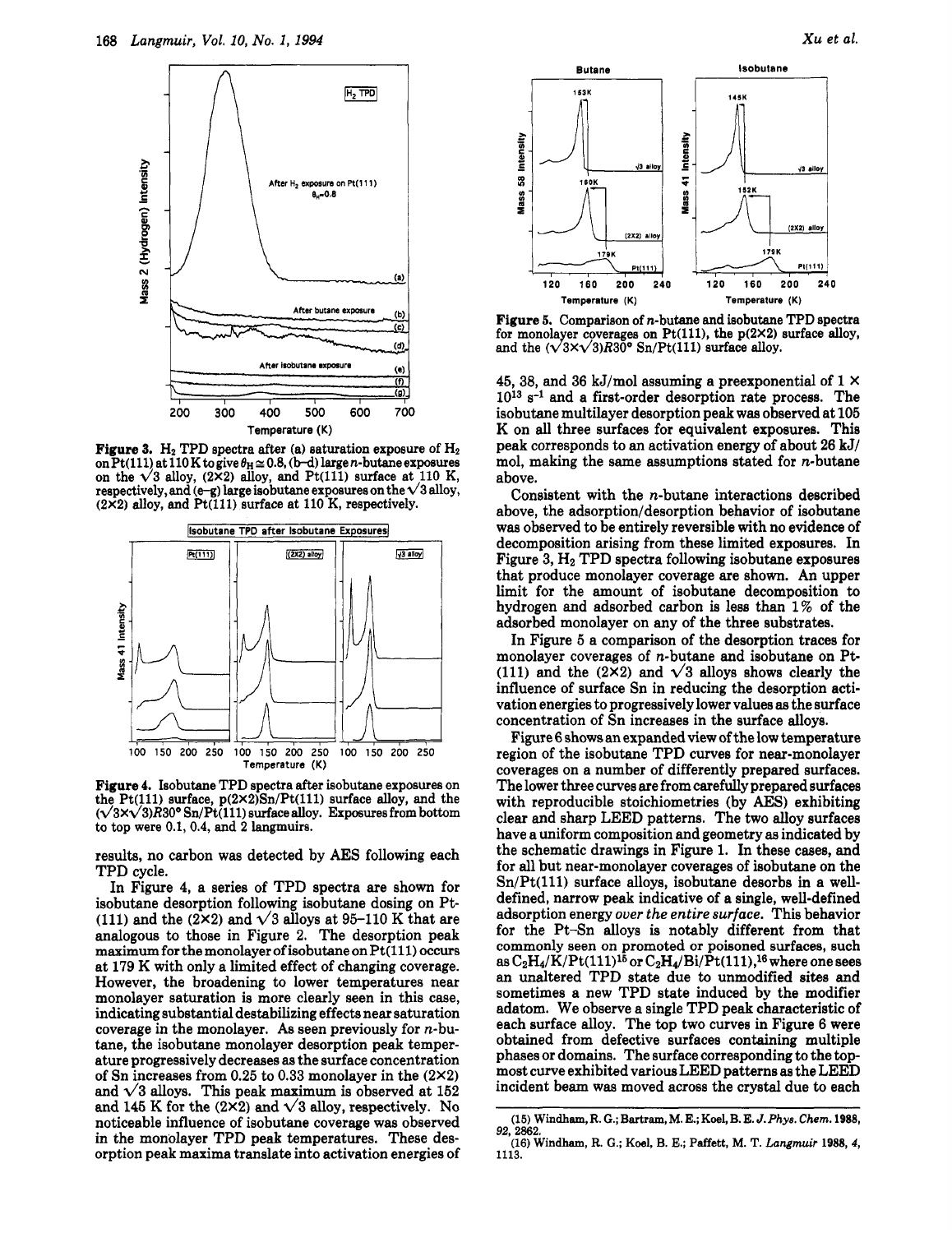

Figure 6. Isobutane TPD spectra for coverages near one monolayer on Pt(111), the  $p(2\times2)$  surface alloy, and the  $(\sqrt{3}x\sqrt{3})R30^{\circ}$  Sn/Pt(111) surface alloy, a surface exhibiting a weak p(2x2) LEED pattern, and <sup>a</sup> surface exhibiting weak spots due to combined  $p(2\times2)$  and  $(\sqrt{3\times}\sqrt{3})R30^{\circ}$  LEED patterns. The top two curves have different exposures and arbitrary intensities compared to the bottom curves, and the topmost curve shows <sup>a</sup> low temperature peak characteristic of <sup>a</sup> small amount of <sup>a</sup> multilayer isobutane phase.

of the p(2×2) and  $(\sqrt{3}x\sqrt{3})R30^{\circ}$  domains of alloy phases and Pt(lll) domains. Similarly, the second curve from the top was from <sup>a</sup> sample exhibiting <sup>a</sup> combination of p(2X2) Sn/Pt(lll) surface alloy and Pt(lll) domains. With high correlation, isobutane TPD confirms the presence of each phase. The isobutane desorption temperature from each phase is relatively unaffected by the long range order or the defects that are obviously introduced by the domain boundaries.

3.2. Adsorption Kinetics Results. The kinetics of adsorption of the both hydrocarbon molecules were examined on all three surfaces as <sup>a</sup> function of substrate temperature over the range 95-150 K. A representative set of curves for the n-butane sticking coefficient versus coverage are shown in Figure 7 for adsorption on the  $\sqrt{3}$ alloy at <sup>a</sup> variety of surface temperatures. The initial sticking coefficient,  $S_0$ , of *n*-butane is essentially unity  $(S_0)$  $\geq$  0.95) independent of the surface temperature over the range of 95-140 K. (The small dip in S at very low coverages is an artifact of the experiment.10) Under conditions that <sup>a</sup> multilayer or solid phase is thermodynamically stable ( $T \le 100$  K), the sticking (condensation) coefficient does not diminish with increasing coverage and the coverage on the surface does not saturate. At <sup>125</sup> K, the multilayer phase is not stable and only <sup>a</sup> monolayer can be formed. Thus, S decreases to zero near  $\theta_{\text{isobutane}} =$ 0.25 which is the monolayer saturation coverage. The fact that S is independent of isobutane coverage up to about 30% of the saturation coverage usually indicates the importance of <sup>a</sup> more weakly bound precursor in the adsorption kinetics. A decrease in sticking probability with increasing sample temperature occurs at least in part because of the increasing desorption probability at elevated temperatures ( $T \ge 140$  K). The sticking coefficient that we measure at higher temperatures is therefore no longer <sup>a</sup> true sticking coefficient but rather an apparent sticking



**Figure 7.** Sticking coefficient of *n*-butane on the  $(\sqrt{3x}\sqrt{3})$ - $R30^{\circ}$  Sn/Pt(111) surface alloy at several different substrate temperatures.

coefficient that is determined by the sum of the true sticking coefficient and the desorption rate.

Identical curves were obtained for n-butane adsorption on the  $(2\times2)$  alloy and on Pt(111) at 95 K. For substrate temperatures of <sup>125</sup> K, where the multilayer is not formed, the same sticking coefficient versus n-butane coverage curves were obtained within experimental error: the sticking coefficient, the role of the precursor, and the monolayer saturation coverage are independent of the amount ofSn in the surface layer. This behavior is shown in Figure 8. Small differences occur in the saturation coverages measured partly because of the normal experimental uncertainties but also because the adsorption energetics vary somewhat for the three surfaces and we chose <sup>a</sup> constant adsorption temperature of <sup>125</sup> K for all three surfaces.

An identical series of experiments to those described for Figure <sup>8</sup> were also performed using isobutane on the same three surfaces. The results of these measurements are provided in Figure 9. The sticking probability as <sup>a</sup> function of isobutane coverage curves are the same within experimental error on all three surfaces for an adsorption surface temperature of <sup>125</sup> K.

The value of  $S = 1$  for condensation of *n*-butane and isobutane into the multilayer phase is consistent with the same values determined for cyclohexane<sup>17</sup> and many other hydrocarbon molecules.11

## 4. Discussion

The adsorption of n-butane and isobutane has been studied previously on several transition metal surfaces, for example,  $Pt(111),^{18,19}$  Ni(100),  $^{20}$  Pt(110)-(1×2),  $^{21}$  Mo- $(100),^{22}$  and Ir(110)-(1×2).<sup>23</sup> Except for Pt(111) and Ni-(100), all of the surfaces mentioned above display some reactivity toward n-butane and isobutane decomposition. On  $Mo(100)$ , less than 5% decomposes following thermal desorption of a *n*-butane monolayer.<sup>22</sup> Essentially complete decomposition is observed on Pt and Ir (110)-(1X2) surfaces at small initial coverages.<sup>21,23</sup> However, the adsorption of n-butane and isobutane on Pt(lll) is

- (17) Xu, C.; Tsai, Y.-L; Koel, B. E. J. Phys. Chem. 1994, 98, 585.
- (18) Salmerón, M.¡ Somorjai, G. A. J. Phys. Chem. 1981, 85, 3835.
- (19) Chesters, M. A.; Gardner, P.; McCash, E. M. Surf. Sci. 1989, 209, 89.
	-
- (20) Hamza, A. V.; Madix, R. J. Surf. Sci. 1987,179, 25. (21) Szuromi, P. D.; Engstrom, J. R.; Weinberg, W. H. J. Phys. Chem. 1985, 89, 2497.
- (22) Kelly, D. G.; Salmeron, M.; Somorjai, G. A. Surf. Sci. 1986, 175, 465.
	- (23) Szuromi, P. D.; Weinberg, W. H. Surf. Sci. 1985,149, 226.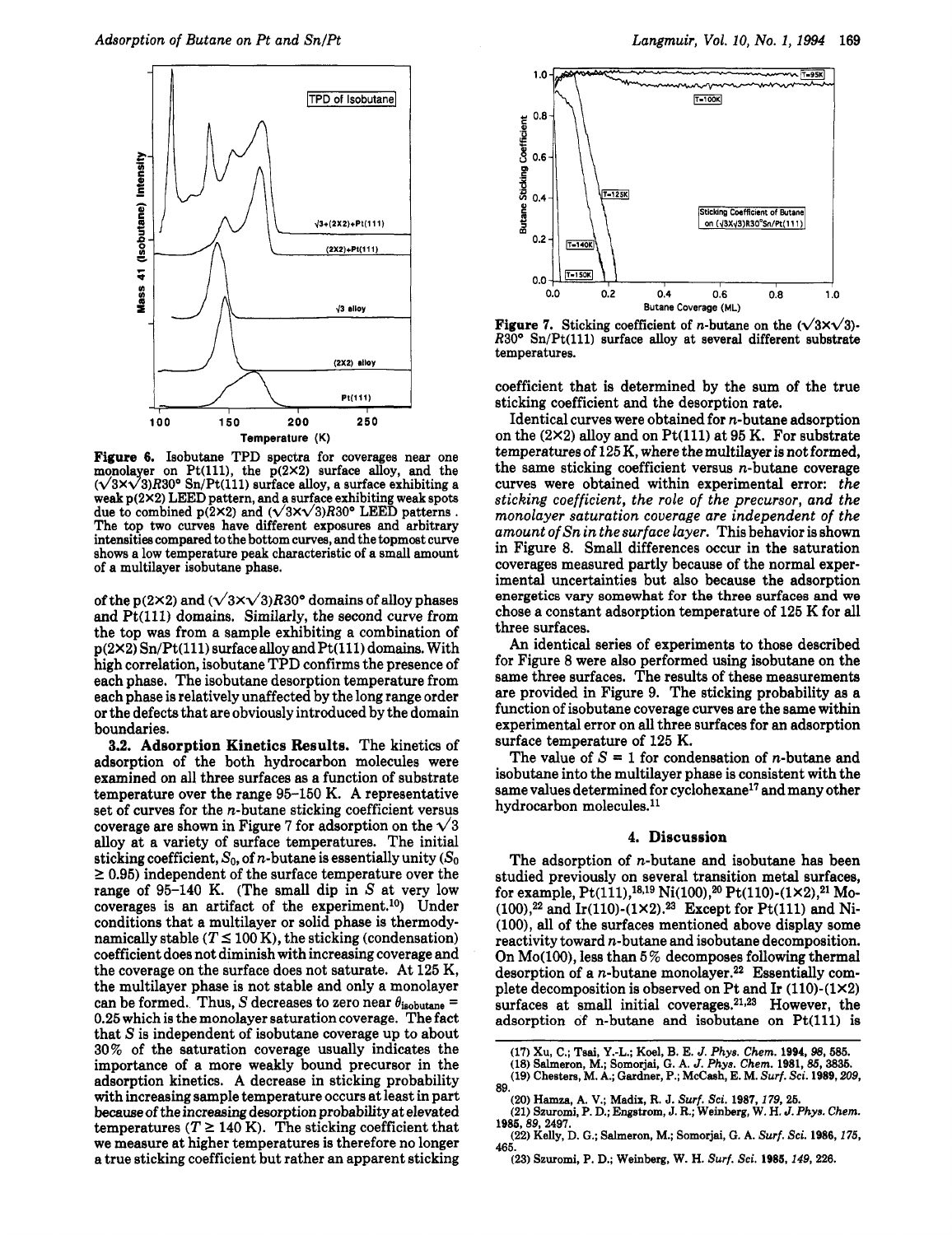

Figure 8. Sticking coefficient of n-butane on Pt(111), the p(2×2)-Sn/Pt(111) surface alloy, and the  $(\sqrt{3x}\sqrt{3})R30^{\circ}$  Sn/Pt(111) surface alloy.



Figure 9. Sticking coefficient of isobutane on Pt(111), the  $p(2 \times 2)$ Sn/Pt(111) surface alloy, and the  $(\sqrt{3} \times \sqrt{3})$ R30° Sn/Pt-(Ill) surface alloy.

completely reversible, as previously shown by Somorjai and co-workers.18 Further work by Chesters et al.19 using infrared measurements was interpreted in terms of <sup>a</sup> preference by n-butane for an adsorption geometry lying flat on the surface with the hydrocarbon backbone parallel to the surface plane. In behavior similar to that seen previously,<sup>18</sup> we find that *n*-butane and isobutane desorb reversibly from Pt(lll) in two states: <sup>a</sup> multilayer or condensed phase at about 105-112 K and <sup>a</sup> monolayer phase at <sup>179</sup> K for both n-butane and isobutane. The desorption activation energies corresponding to these peaks are equal to the adsorption energies, since molecular adsorption is not activated. Analysis of our TPD data gives <sup>a</sup> sublimation energy of 26-27 kJ/mol and an adsorption energy of <sup>45</sup> kJ/mol for both molecules on Pt- (111). No decomposition was ever detected in any of our TPD experiments.

The presence of Sn in the surface layer of the substitutional  $Sn/Pt(111)$  surface alloys decreases the binding energy of the saturated  $C_4$  molecules *n*-butane and isobutane by approximately 10% in comparison to Pt- (111). The decrease in the TPD peak temperatures is slightly larger for isobutane than for n-butane on both  $Sn/Pt(111)$  surface alloys. These observations indicate an important electronic influence of Sn on the adsorption energetics of n-butane and isobutane on the two substitution surface alloys leading to slightly weaker adsorbatesurface bonding. We have seen similar effects for cyclohexane,17 methylcyclohexane, and other alkane desorption from these  $Sn/Pt(111)$  surface alloys, and a small linear decrease in the adsorption energy always occurs with <sup>a</sup>

very similar slope with increasing Snconcentration. Additionally, the observations shown in Figure <sup>6</sup> yield two important conclusions. First, the ordered  $Sn/Pt(111)$  alloy surfaces that we prepare and use to elucidate the chemistry at Pt-Sn alloy surfaces are uniform and have few defects beyond those inherent to normal single crystals of metals. Secondly, the Sn/Pt(lll) surface alloys adsorb and desorb n-butane and isobutane with <sup>a</sup> single, well-defined binding energy; n-butane and isobutane do not distinguish between Sn and Pt sites.

Previous TPD results<sup>24</sup> for ethylene  $(C_2H_4)$  adsorption on these same two  $Sn/Pt(111)$  substitutional surface alloys indicated <sup>a</sup> much more pronounced effect of Sn in decreasing the surface-adsorbate bond strength. Alloying caused nearly <sup>a</sup> 40% decrease in the ethylene desorption activation energy on the  $\sqrt{3}$  alloy compared to Pt(111). This effect was expected because the substantial electronic interactions that occur during alloying Sn with Pt should influence the rehybridized, di- $\sigma$ -bonded ethylene molecule (and other olefins and arenes) more strongly than the weak bonding of saturated hydrocarbons (paraffins) such as n-butane and isobutane.

In contrast to the important effects of surface Sn on the adsorption energetics, the sticking coefficients and saturation coverages of n-butane and isobutane were not affected by the presence of Sn. Even though Sn has been referred to as an inert site-blocking component in discussing the hydrocarbon conversion chemistry that occurs on Pt-Sn bimetallic catalysts, our results show that Sn has no site blocking effect on the initial elementary steps of catalysis involving the adsorption of n-butane and isobutane on  $Sn/Pt(111)$  surface alloys. Attempts to model catalytic reactions using expressions such as  $(1 - n\theta_{\rm Sn})^m$ in rate expressions for reactant adsorption and in expressions for available surface sites for adsorption would be incorrect.

The hydrogenolysis and isomerization of n-butane at moderate pressures (0.1-200 Torr) have been extensively studied on supported Pt,<sup>25,26</sup> Pt single crystals,<sup>27</sup> and Sn/ Pt(111) surface alloys.<sup>5,6</sup> Davis et al.<sup>27</sup> saw substantial isomerization activity in studies of the hydrogenolysis of  $n$ -butane over  $Pt(111)$  model catalysts. However, later work by Logan et al.6·7 observed much lower isomerization activity. Focusing on the hydrogenolysis activity, Pt(lll) was more active by a factor of  $\approx 8$  over the temperature range 525-675 K when compared to the  $(\sqrt{3}x\sqrt{3})R30^{\circ}$  $Sn/Pt(111)$  surface alloy. The  $(2×2)$  surface alloy was, however, approximately <sup>a</sup> factor of <sup>5</sup> higher in overall activity over the temperature range 530-610 K. For all three surfaces, Arrhenius behavior was obtained for hydrogen to n-butane ratios of 20:1 with the same observed apparent activation energies of <sup>115</sup> kJ/mol. The specific activity (turnover frequency or TOF) of Pt(111) at 600 K under these conditions was  $0.1$  molecule site<sup>-1</sup> s<sup>-1</sup>. From the kinetic theory of gases the collision frequency of n-butane molecules with the Pt surface follows from

$$
Z = (3.513 \times 10^{22}) [P/\sqrt{MT}]
$$
 (2)

where  $P$  is the gas pressure in Torr,  $M$  is the molecular weight of the molecule, and  $T$  is the temperature of the gas molecules. The appropriate gas temperature is the

<sup>(24)</sup> Paffett, M. T.; Gebhard, S.; Windham, R. G.; Koel, B. E. Surf. Sci. 1989, 223, 449.

<sup>(25)</sup> Bond, G. C. Proceedings of the 10th International Conferences on Catalysis; Akademiai Kiado: Budapest, Hungary, 1992; Vol. A, p 849. (26) Anderson, S.; Datye, A. University of New Mexico, private communication.

<sup>(27)</sup> Davis, S. M.; Zaera, F.; Somorjai, G. A. J. Am. Chem. Soc. 1982, 104, 7453.